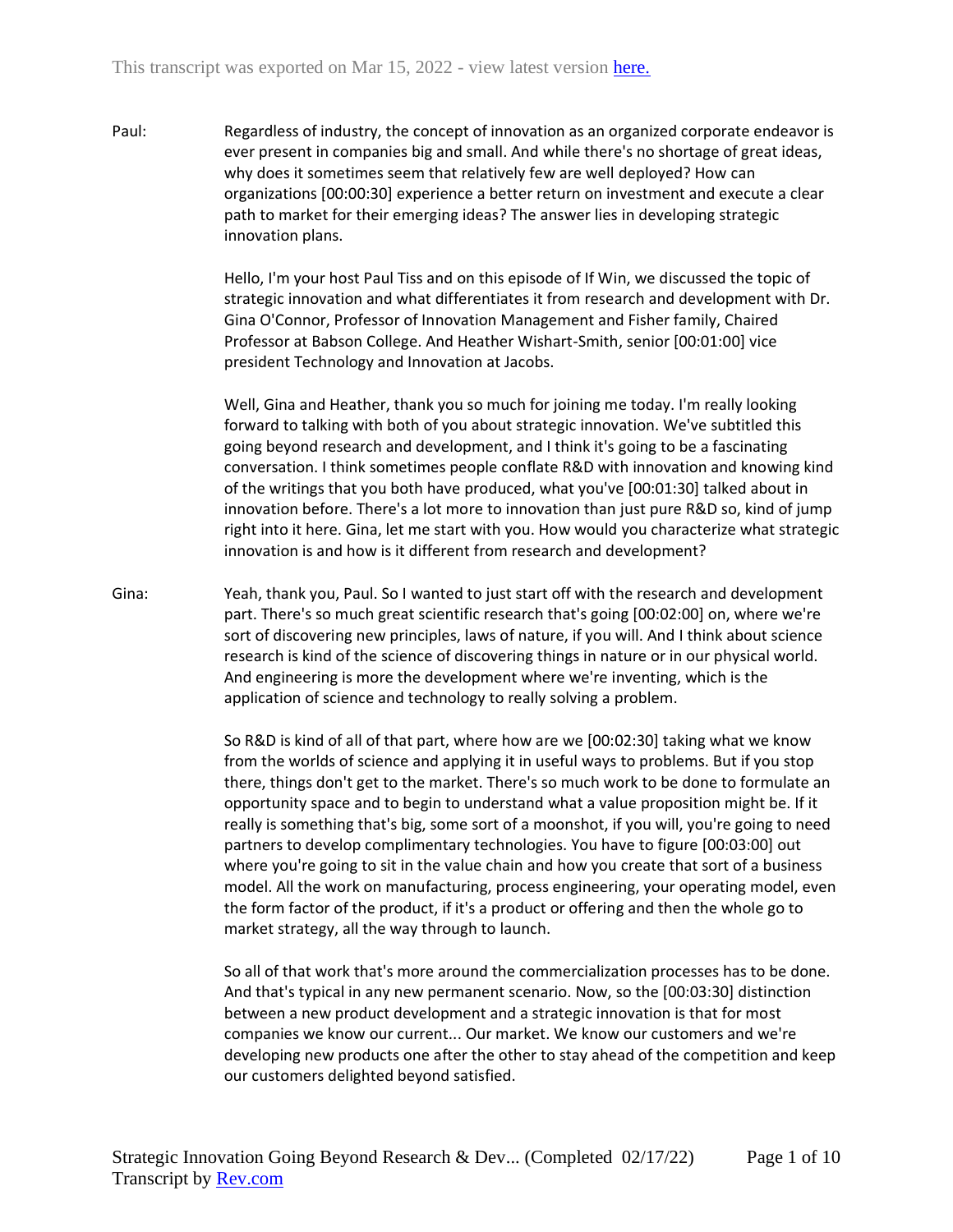## Paul: Mm-hmm (affirmative).

Gina: The strategic innovation part starts to come when you want to think about renewing your organization. How do you rejuvenate your organization to go beyond your current businesses [00:04:00] of today and to create what we'll call the new streams to compliment your current mainstream businesses? And the reason we call it strategic... We used to call it breakthrough innovation, horizon three, there's all kinds of lingo for this.

## Paul: Mm-hmm (affirmative).

- Gina: But the strategic... The reason that I really like the strategic innovation idea is because there's uncertainty at many points in this process and on many dimensions. There's technology uncertainty and market [00:04:30] uncertainty, but also a lot of organizational and strategy uncertainty. So we have to make strategic choices as we're creating these new streams of growth for ourselves. So they become more strategic innovations and we determine that we're going to start to invest in creating this new stream for ourselves, and everything's not going to be rosy, because it is risky and uncertain. So that's why we go with the term strategic innovation.
- Paul: So let me ask you this and I think that's an excellent point about how strategic [00:05:00] innovation is much more... There's much more to it than just experimentation for experimentation sake and that you have to have that path to market. Do you think larger organizations tend to bock at taking concrete steps to implement strategic innovation programs? And if so, why do you think that is?
- Gina: Well, I think there's times in each of their life cycles where they bock. And what we see as we study... Examine how companies... Mature [00:05:30] companies go at this is kind of they're all in.
- Paul: Mm-hmm (affirmative).
- Gina: It's the program [foreign language 00:05:35] and then they get bitten. And so then they're all out of it. And I think the reason that that occurs is because we just haven't learned enough about how to do the innovation part of strategic innovation. You started off asking me about R&D, and we've gotten... We're very much trimming our R&D budgets, and we're going out in an open innovation framework, [00:06:00] a lot of partnerships with universities, there's all kinds of ways of getting at the science and doing the engineering development, a lot of that part happens in house.

But the parts where we have to start to craft these new stream business models, it really requires a different kind of a management system. Your metrics have to be different. The processes you use have to be different. Even we find the kinds of talent that you're using has to be different. Your governance mechanisms, you have to [00:06:30] come at it sort of at the... At a portfolio approach, because there's a lot of failure involved in this.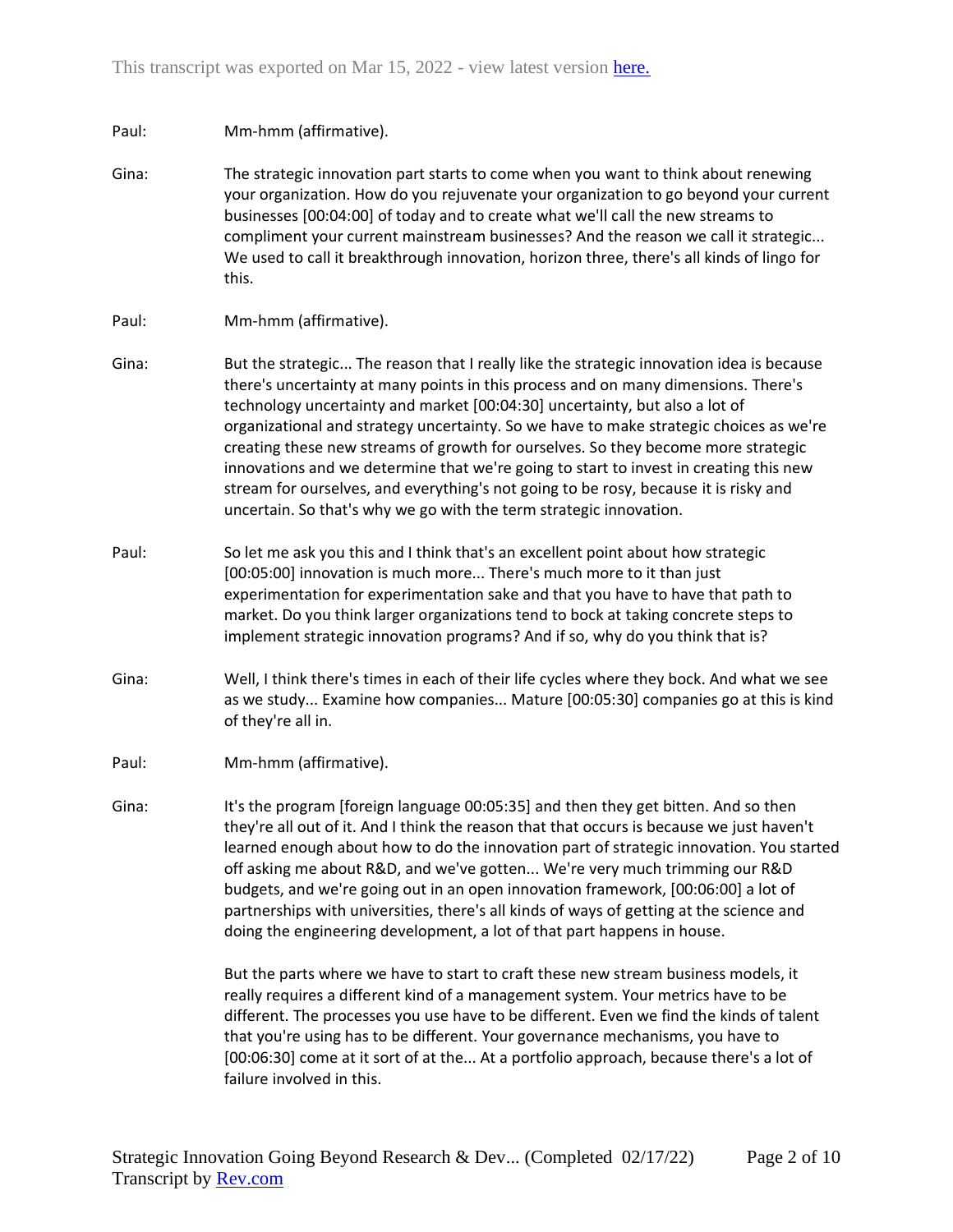## Paul: Mm-hmm (affirmative).

- Gina: And companies haven't learned yet to build that kind of a management support system for this to have the kind of steady state staying power to continuously create these kinds of things. So I think we're getting much closer to it. And we see so much more activity in this space. But I still see this program [foreign language 00:06:58] kind of a thing as opposed [00:07:00] to really beginning to think of this as a permanent sort of steady state level of investment in building this as a capability for your company.
- Paul: That's an excellent point. Now, Heather, Gina touched on that idea that companies go all in, they get excited, then they get bit, which may be that they didn't see an immediate return on investment or something like that. And so then they start to back out and that seems to be a somewhat [00:07:30] common phenomenon that we hear from different quarters.

So let me ask you now, you're in charge with building the innovation culture at Jacobs, from your perspective, how should organizations pace the funding of their innovation programs, because that's going to be a key of course is the company is really sincere, will put some money behind it and kind of help to engender what Gina is saying, that stay in power. So how should they [00:08:00] pace the funding?

Heather: Sure, thanks Paul. So, I think the answer that I would provide, that I'm providing today at the hopefully near the end of the pandemic is probably very... Not very, but somewhat different from what it would've been even 14, 15 months ago. And I love the quote from Graham Wood where he said, "Change has never happened as fast before and it will never be this slow again."

> I think the pandemic really accelerated the pace even more than it was before. He actually wrote that 11 years before the pandemic started. So [00:08:30] I think organizations need to be impatient in order to be able to get out ahead and then avoid being disrupted. But I think... When I say impatient I think they need to be impatient about the right things.

- Paul: Mm-hmm (affirmative).
- Heather: So what I mean by impatient is, being impatient about getting started, being impatient about getting rid of bureaucracy and red tape. Bureaucracy and red tape can slow things down and in some ways can almost be a sort of way of avoiding doing the hard things when it comes to innovation, but also impatient about killing projects that aren't going to be your [00:09:00] objectives, those sorts of things. But not impatient about seeing immediate, faster and financial results and growth.

So, with that, I think one effective strategy is to approach the buildup of an innovation program, similar to how you might fund an innovation project with lean startup methodology. And that's where, of course where you build, you measure, you learn and then start by understanding and reframing the problem. What are you even trying to solve with this innovation program? You're trying to stand up. Create your [00:09:30]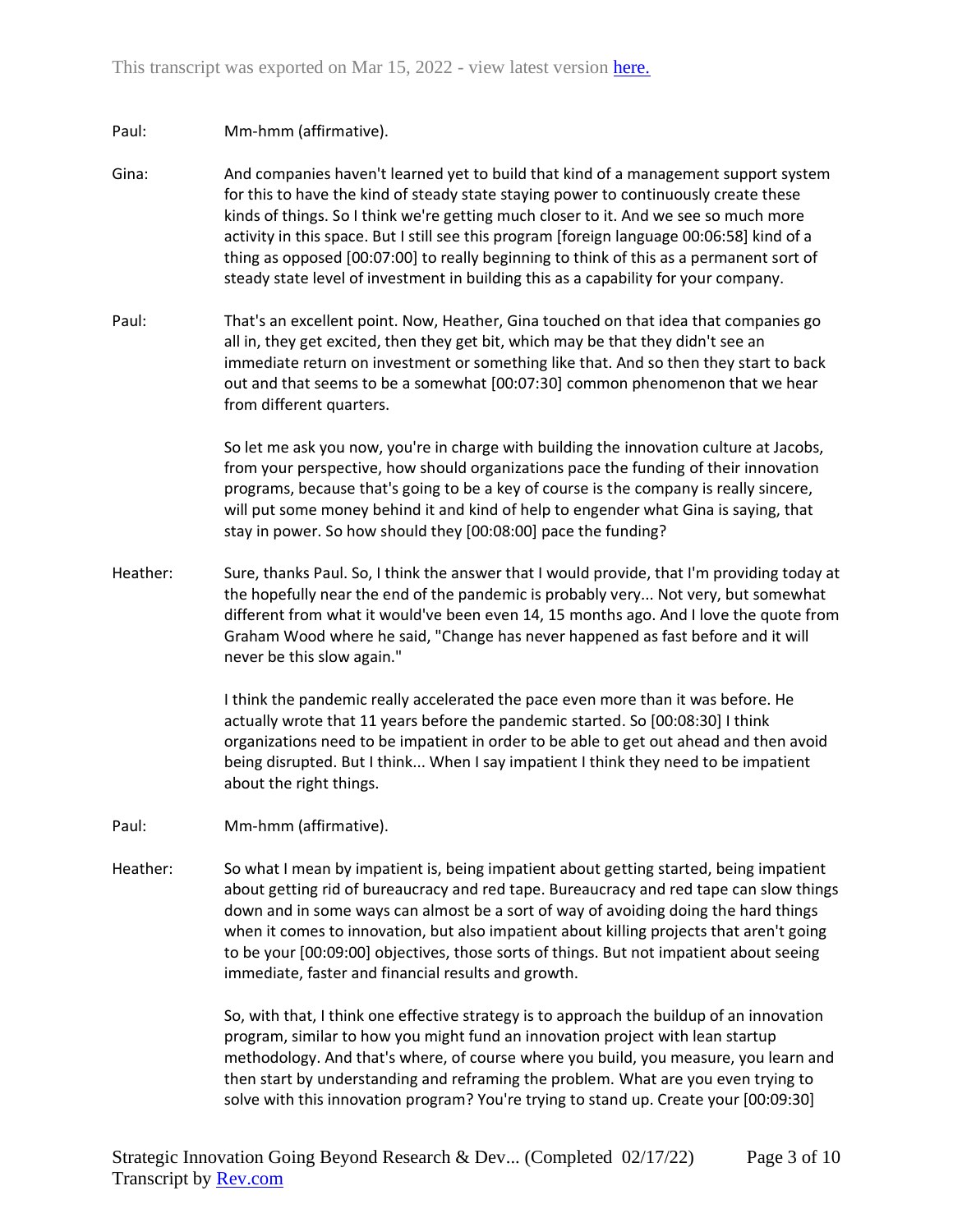hypothesis of a solution by building an MVP, a minimum viable product and then test that MVP.

- Paul: Mm-hmm (affirmative).
- Heather: See if it's going where you want it to go. Create the innovation program with the expectation of it evolving as you go, not that it's going to be... That you're going to start... That you're going to finish the way you started. And then finally, once you do all that, then look to scale. I mean, because I think it's certainly possible to jump in... All in with a huge innovation program to start, but I don't think that's what I would recommend. And I think it's valuable to practice the innovation [00:10:00] methodology that we preach.

So being patient about getting started, being patient about testing your MVP of an innovation program, but don't be so impatient that you dump a whole bunch of money into a program before you've tested it, before you've seen that it's... Confirmed that it's what you need.

- Paul: Yeah, and I could see that because if organizations get really excited, "All right now, we're going to be innovative." And they go all in, like Gina had said earlier and then they're not getting the results, the immediate results that they're thinking, [00:10:30] because it is kind of... It is a long game. It's not a short game.
- Heather: Right.
- Paul: That then they get frustrated and then executives kind of pull that sponsorship and then suddenly, it's like they've killed it before it's even had a chance to flourish. So how, Heather, should they temper their expectations of results?
- Heather: So this is where I think organizations need to flip from being impatient, what I was talking about earlier, to being very, very patient. Because too often there's this expectation of immediate [00:11:00] results, immediate gratification. And realistically some innovations may take years to deliver results. So, I think it's a matter of shifting what we mean by results in the late stages. Then it's often the end game financial results, but in the early and middle stages, I think we should be focusing progress, on methodology, on culture change.

So it's a matter really of changing how you define results, depending on what stage of the process you're in professor Amar Bhide, in [00:11:30] Origin and Evolution of New Businesses. I love this, he said, "When winning strategy is not yet clear in the initial stages of a new business, good money from investor needs to be patient for growth, but impatient for profit." I just... I love that, because I think it really shows how critical it is, we very quickly need to test and discover whether an innovation has promised in order to meet our long term objectives.

Paul: Mm-hmm (affirmative).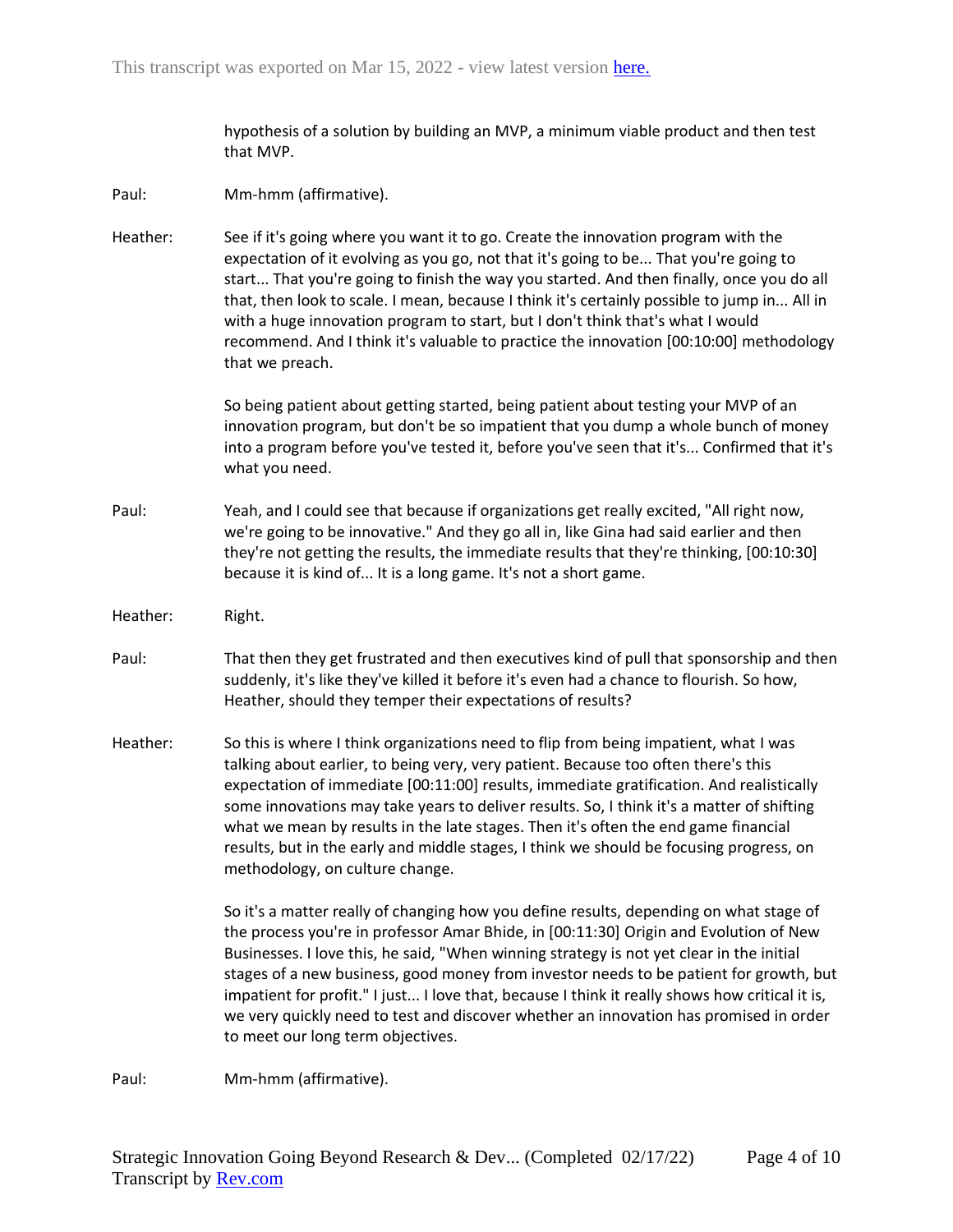- Heather: We need to be impatient for profit impatient to make sure that it's going to work, but we really need to make sure that we recognize how critical it is to [00:12:00] get the model right before we scale. And that's that being patient for growth.
- Paul: That's a good point. Now, Gina there's no shortage of great ideas and but it seems that relatively few of them are well executed. Why is there a breakdown between the discovery phase and the incubation and acceleration phase? And how can organizations shift so that they realize a greater ROI from their great ideas slash R&D departments?
- Gina: [00:12:30] Well, I think if we start to think about what Heather is talking about in terms of patients.
- Paul: Mm-hmm (affirmative).
- Gina: What we find actually is in our lexicon of discovery, it's not just about the R&D either. I mean, that is where we're actually starting to articulate what opportunities could be. And instead of thinking about one opportunity, what we talk about is a domain of an opportunity landscape. Where you come [00:13:00] up with many use cases, many applications of a technology or a space.
- Paul: Mm-hmm (affirmative).
- Gina: And you start to go after each and every one of those so that over time, what starts to happen is it becomes pretty clear what the possibility is of this as a whole new business platform for us. And so coming out of discovery, what you want is a richness of an opportunity landscape. So we find that you kind of come up with one idea and you jet [00:13:30] set it through the likely hood of it working is probably pretty low. If it is in these more out there fields not your typical new product development, where you know you already have lower uncertainty.
- Paul: Mm-hmm (affirmative).
- Gina: So, but once that occurs, what we really find is that when Heather mentions about patients, the incubation aspect of things, of vetting what these opportunity are and beginning to think about what business models there are, [00:14:00] what the value propositions are and to whom, for each of these things, we really... In organizations today tend to short circuit that.

They frequently will go after what are the markets that want this and the value propositions. But what we find fails to happen at a project level is continuing to vet this internally within the organization. Because a lot of times where the market will [00:14:30] lead you as you're beginning to investigate and pivot with the business model canvas and the lean startup methods, those things may... The market may tell you the way that they want this business model to be valuable to them. Is very different and foreign to what the organization is used to providing.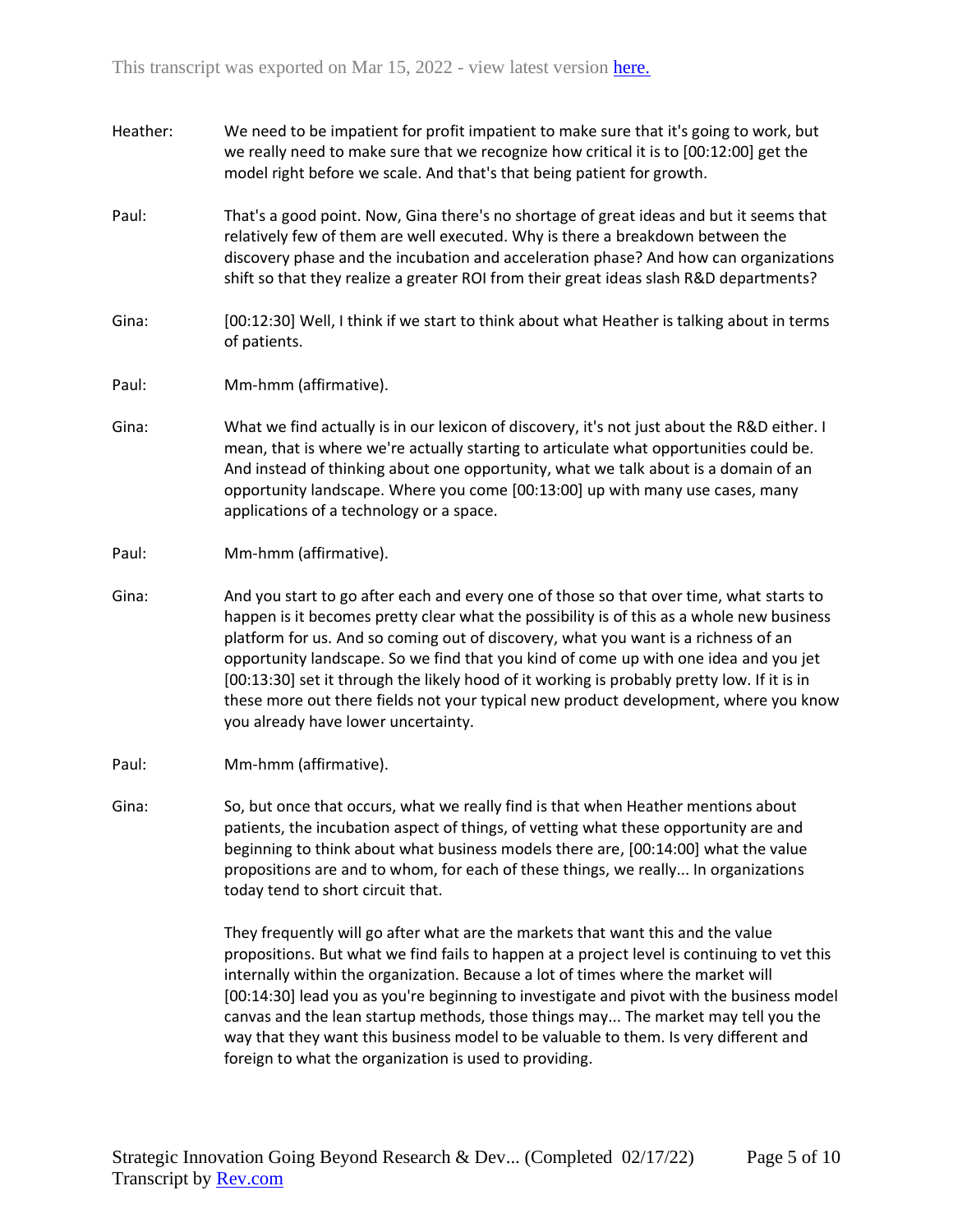And so you find this split between what you thought was going to be the proper organizational home, the proper business unit, for example, because the business model is so dramatically different in terms of what you're looking at [00:15:00] in the market. So all of the organizational uncertainties tend to get in the way and that... The projects that we've observed, that's what submarines most of these opportunities, is that they don't necessarily... The more you're learning in the market, where the real opportunity, the real money is, sometimes it becomes less and less aligned with your current organizational structure and current setup.

And so it's those kinds of discussions that need to kind of be ongoing [00:15:30] and continue you to happen. That's why I again go back to strategy. How do we align with our vision of our future? Not necessarily with our current organization as it is today.

- Paul: Yeah, I mean, and it seems like it's... A lot of it is culture. And I mean, you hear the culture, how important it is. And it eats, culture eats strategy for breakfast or whatever the cliche is, but it's like... It seems like culture does play [00:16:00] a big part. That you can't take an organization that is outfitted a certain way or oriented a certain way and just because there's innovations in the marketplace you want to achieve that you're just suddenly going to flip the switch overnight and that culture's going to be... Going to change. You have to have some realism about what your organization is and work toward that. And that takes patience.
- Gina: Yeah. And also, I think it just takes... Like what Heather was saying, [00:16:30] how do we kind of roll this out using the lean startup method? The first question is what's our objective. And so there are new stream creation initiatives that... Where the mandate for that is that it's supposed to align with the current business unit and current customers, but just maybe be further future. And if we're clear on that, then that's great.

But there are also elements where we kind of [00:17:00] say, we want to go beyond our current structure where we are today and kind of open that one up, and unconstrain ourselves from that. And then we cannot expect a culture to change. You need to maintain the culture that you've got in your mainstream, because that's what's doing today's business. And I mean, you want to keep that healthy.

Paul: Mm-hmm (affirmative).

Gina: So that's why we kind of talk about this mode where you have a group of people who are working on this new stream [00:17:30] thing that may or may not be aligned with your current business, but their job is to really kind of create the future for the organization. And within that, that group, that team and who they report to, that culture has got to be dramatically different from what is happening in today's business. But I am not an advocate of trying to change the whole company's culture to create these strategic innovations. The culture may be very, very valuable for getting [00:18:00] today's business done and we don't want to disrupt that today, so.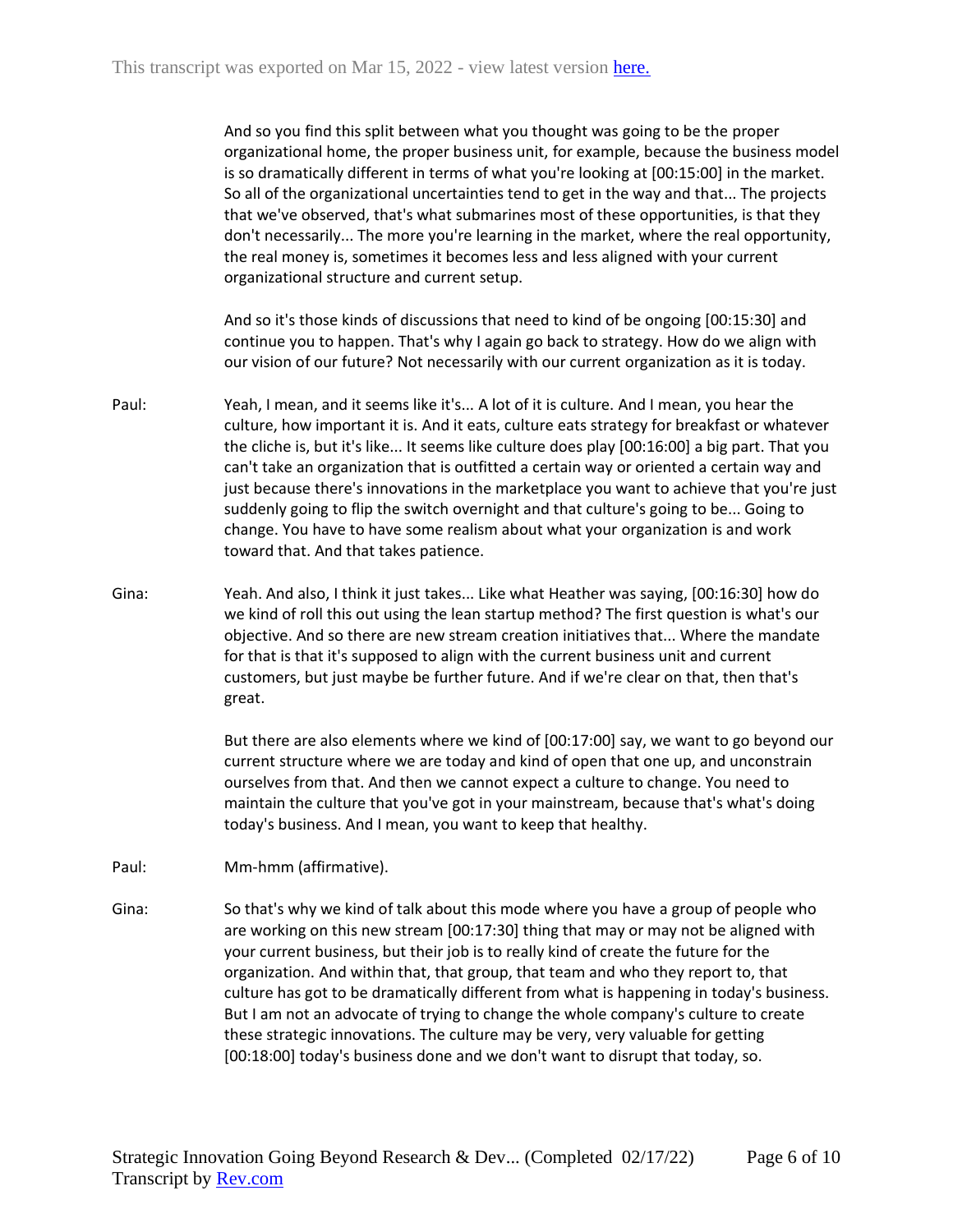- Paul: Interesting. Now, Heather, you had mentioned earlier, you had quoted Graham Wood and you talked about the disruptions and then like how COVID, really kind of accelerated that. So here we are, we're a year into life with COVID. What has been learned across the corporate innovation landscape in this context from your point of view? What's changed for the better or for the worse? What opportunities [00:18:30] good and bad have been uncovered during this time?
- Heather: Well, of course, I think it depends on which industry, which organization, which market you're in from the early days on.
- Paul: Mm-hmm (affirmative).
- Heather: Depending on where you were, I think for a lot of people, their early days, it felt like an apocalypse. And especially in the innovation side of things, depending on where you were, what market, what organization, what industry it may have been treated innovation, it may have been treated as a nice to have, a luxury that your organization may have felt [00:19:00] that it could no longer afford. But, I... That's one thing that I'm actually really proud of Jacobs for is that in the early days of COVID, we stood up a COVID 19 health system, critical response team. And the whole intent of this was to develop this global approach to our response. We were already right in number one in healthcare by Engineering News-Record.

But the pandemic really helped us to understand that we weren't really approaching healthcare as a... We didn't really have a global approach. And what I'm proud [00:19:30] of is the fact that I was asked to lead it. So we chose to lead with innovation during a time of crisis. And I think that's something that's really exciting, but that's not always the case. I think again, sometimes innovation is treated like an unaffordable luxury, which is unfortunate. But I think, some of the things that I think are better overall for, not just speaking for Jacobs, but for a lot of different organizations is our stronger reliance on global teams.

So with so much more increased use of video [00:20:00] conferencing and doing things remotely, it means that it's become second nature to turn to a global team, instead of just looking to see who's available in your region. It really no lat longer matters where the person is located. Sure, there are some challenges at times with time zones and whatnot, but I think it's helped us to really look globally first. But some things that maybe for the worst is probably that loss of those serendipitous interactions, those opportunities to explore things in a personal way.

- Paul: Mm-hmm (affirmative).
- Heather: I know at least for [00:20:30] me, I feel like workday feel so structured so much more structured than they were before. I'm not saying that I have more meetings, but I feel like there's less opportunity to just pick up the phone and call someone. If you feel like you want to talk to someone, you feel like you need to schedule a call. You need to have an agenda, you should cover the information that's on the agenda. And so really what we lose there, I think is that it's harder to get to know people as individuals. It's harder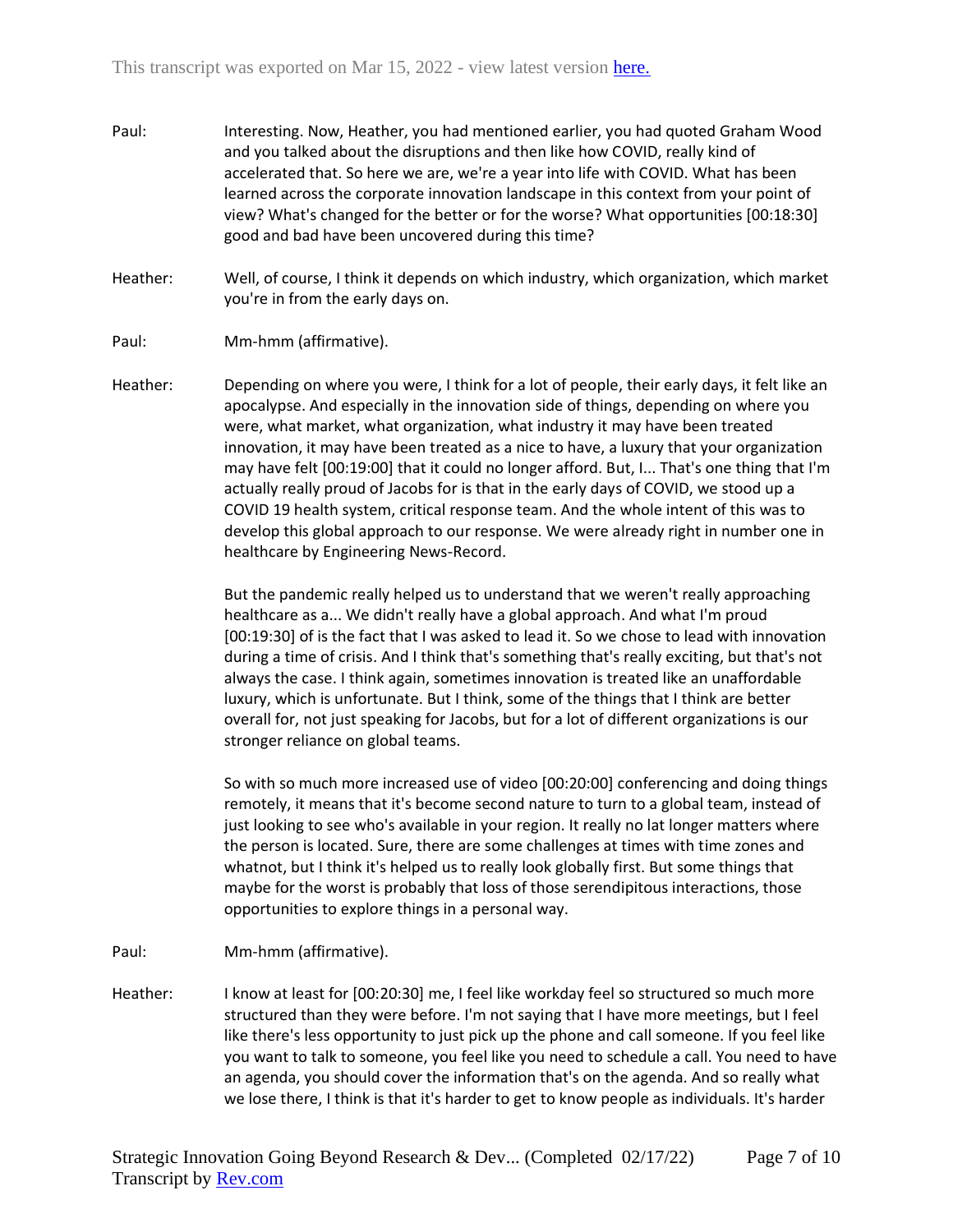to get to know what they're working on. If it's not on your agenda, when you have to schedule time with them, when you can't just bump into them [00:21:00] in the kitchen... Or meet up with them at a team dinner, it really takes that deliberate effort to regain opportunity for dot connecting. And a lot of that dot connecting can lead to innovation. So that's the part that I do think that we've lost during this time.

- Paul: Yeah. And it's interesting, because I think that you really hit on that tension between resilience and innovation during times of crisis. So, yes we are in a time of unmitigated crisis, we've never kind of shut down [00:21:30] the world before and mask mandates, and all this other stuff we're now dealing with. So the natural inclination is avoid risk, play it safe, take care of core business. I'm just saying kind of speaking broadly. And so those companies or organizations they are going to have a little bit more of that intestinal fortitude to go out on a limb and innovate in a time of crisis, are probably laying the groundwork for future success, because [00:22:00] they had the courage to innovate at a time when others were pulling back. I guess time will bear that out. But it seems to me that that might be fortune favors the bold, maybe.
- Heather: And the bold and the nimble, I would say. The ability to be nimble, to be flexible, to change when your original path is no longer possible or viable.
- Paul: Mm-hmm (affirmative). Now, Gina, you had authored an article and you mentioned taking the opportunity to reconsider your [00:22:30] domains of innovation intent. Can you elaborate for our audience on what this means, especially as it relates to innovation versus R&D.
- Gina: Yeah, I think that was an article about the pandemic and how should we be thinking moving forward? The concept of domains of innovation intent is a little bit of... It's what I was referring to broadly earlier, which is that there is today and there is the pandemic, [00:23:00] and there's definitely the crisis kind of thing that we've had to deal with this year.
- Paul: Mm-hmm (affirmative).
- Gina: But if you think outside of the pandemic first and you think about organizations that need to ensure that they're not going to be disrupted by creating these sort of new paths of growth for themselves, because every one of our businesses, unless they're on a huge growth path, they're basically dying. Some competitor is coming in and nibbling away and commoditizing [00:23:30] or some new technology's going to come in. So it's about constant renewal through new streams of growth. So the concept of a domain of innovation intent is... It's imagined futures and not just imagine based on sitting around in a cloud of smoke and coming up with something.
- Paul: Yeah.
- Gina: But really looking at trends and multiple kinds of trends and how they could come together and [00:24:00] including technology and science trends, but social trends, et cetera. And really start starting to articulate how that could really impact a problem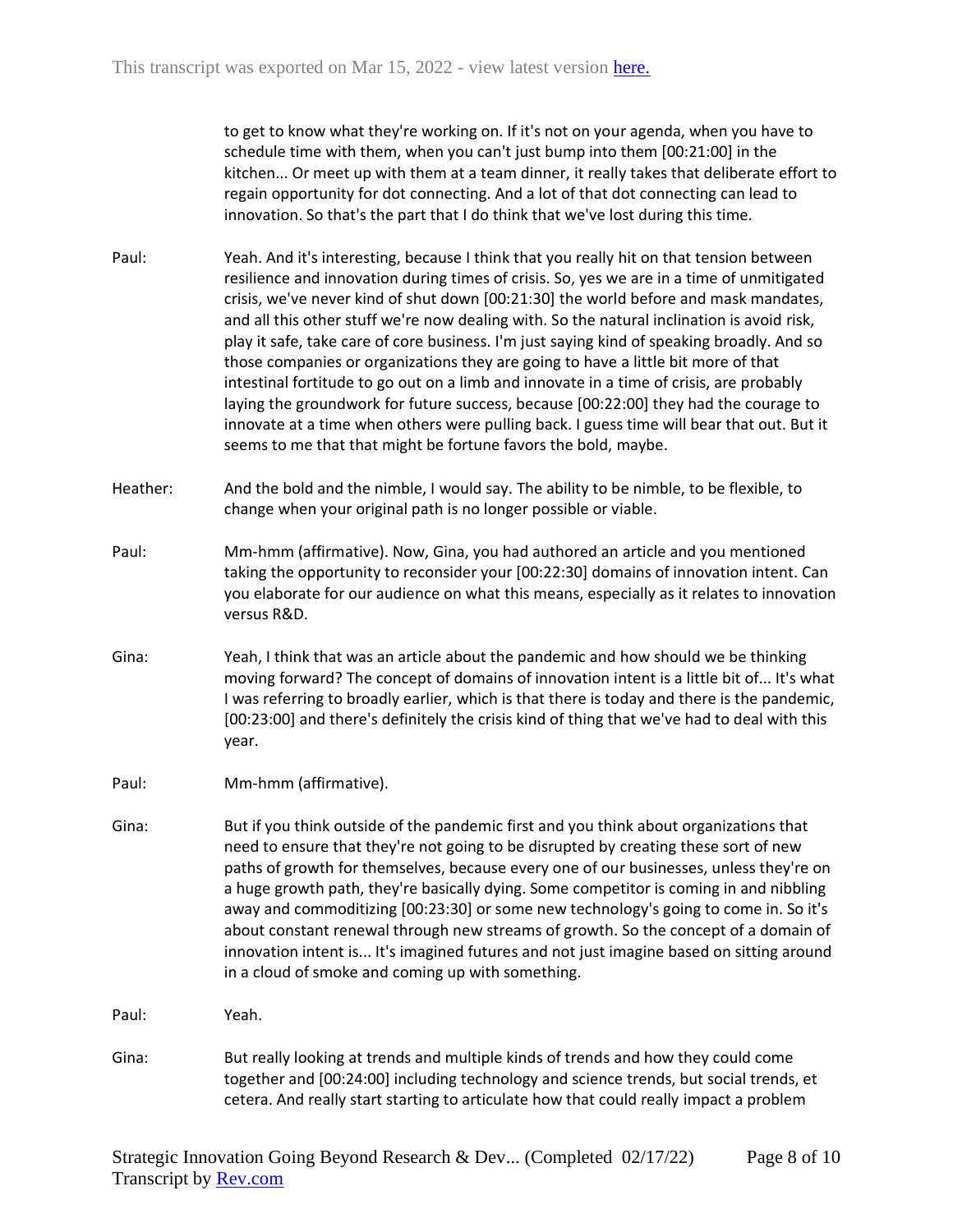area or raise an opportunity space that we as a company, at... Jacobs, for example, need to really take a lead in and we need to have a stake in the ground. And that future may not take place for 10 years. But we all know it's coming. We all know that there is a fresh water problem. We all know that there's a huge climate change problems. There used to be a... [00:24:30] There's a smart city issue. There's always these huge kind of issues arising.

- Paul: Mm-hmm (affirmative).
- Gina: And then the key is how do we start to articulate a domain of innovation intent associated with that problem or opportunity space. And we write it in almost a paragraph form and describe what that really is or could be. And I've seen senior leaders from Corning do this. I've seen them from a number of different companies. Many different companies [00:25:00] try to do this and some really struggle with doing this.

But what it allows you to do is then gain leadership commitment to those domains of innovation intent and then begin to back cast as opposed to forecast forward. Now, you say, "We've got this future now, what do we need to do to get there?" And that becomes the guardrails in which you unleash the creative idea generation that will help us move forward. So now you've got a portfolio of opportunities [00:25:30] that you're trying with your MVPs and all those things within each of those domains of innovation intent.

And so it's not the... There's no distinction from R&D, R&D is guided by it. Our strategic partnerships, our alliances are all guided by how we execute on these domains of innovation intent.

- Paul: Now, Heather, Gina was talking about kind of future forecasting, future planning and Jacobs, you coincidentally [00:26:00] is undergoing a significant transformation effort itself right now called Focus 2023. Can you tell us a little bit about that effort and how a strategic innovation mindset is allowing a company to ensure its evolving solutions have clear pathways to market and as potential sources of growth?
- Heather: Let me start out first by providing just a little bit of background, it's Focus 2023, as you said, that's the name of it. It's the transformation that we're going through [00:26:30] to really transform us into being a company like no other. So there are 10 work streams from across a variety of areas. They include everything from growth to global integrated delivery. And the work stream that I'm leading is called how we work Jacob solutions.

There are about a dozen initiatives under my work stream currently, and then hundreds across the entire Focus 2023. So what excites me most about this transformation is the very discipline, very strategic [00:27:00] approach we're taking to innovation. So there isn't really much that we're working on in the work stream I'm leading, that we weren't already pursuing within our Beyond If innovation program, but what really makes it transformative is the strategic approach we're taking across all of the hundreds of initiatives company-wide to make sure that we're embedding innovation transformation